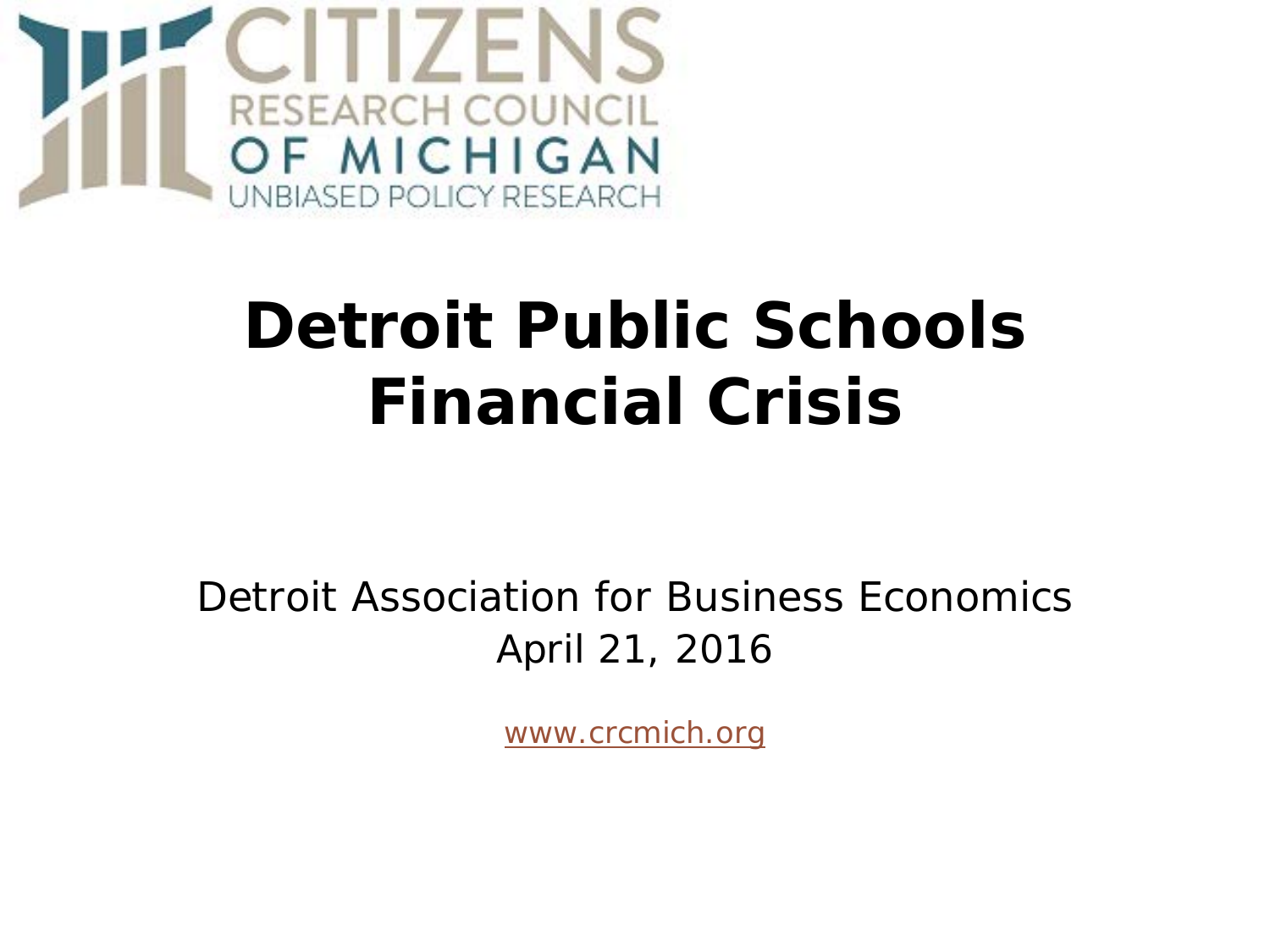

## **Citizens Research Council**

- Founded in 1916
- Statewide
- Non-partisan
- Private not-for-profit
- Promotes sound policy for state and local governments through factual research – accurate, independent and objective
- Relies on charitable contributions from Michigan foundations, businesses, and individuals
- *www.crcmich.org*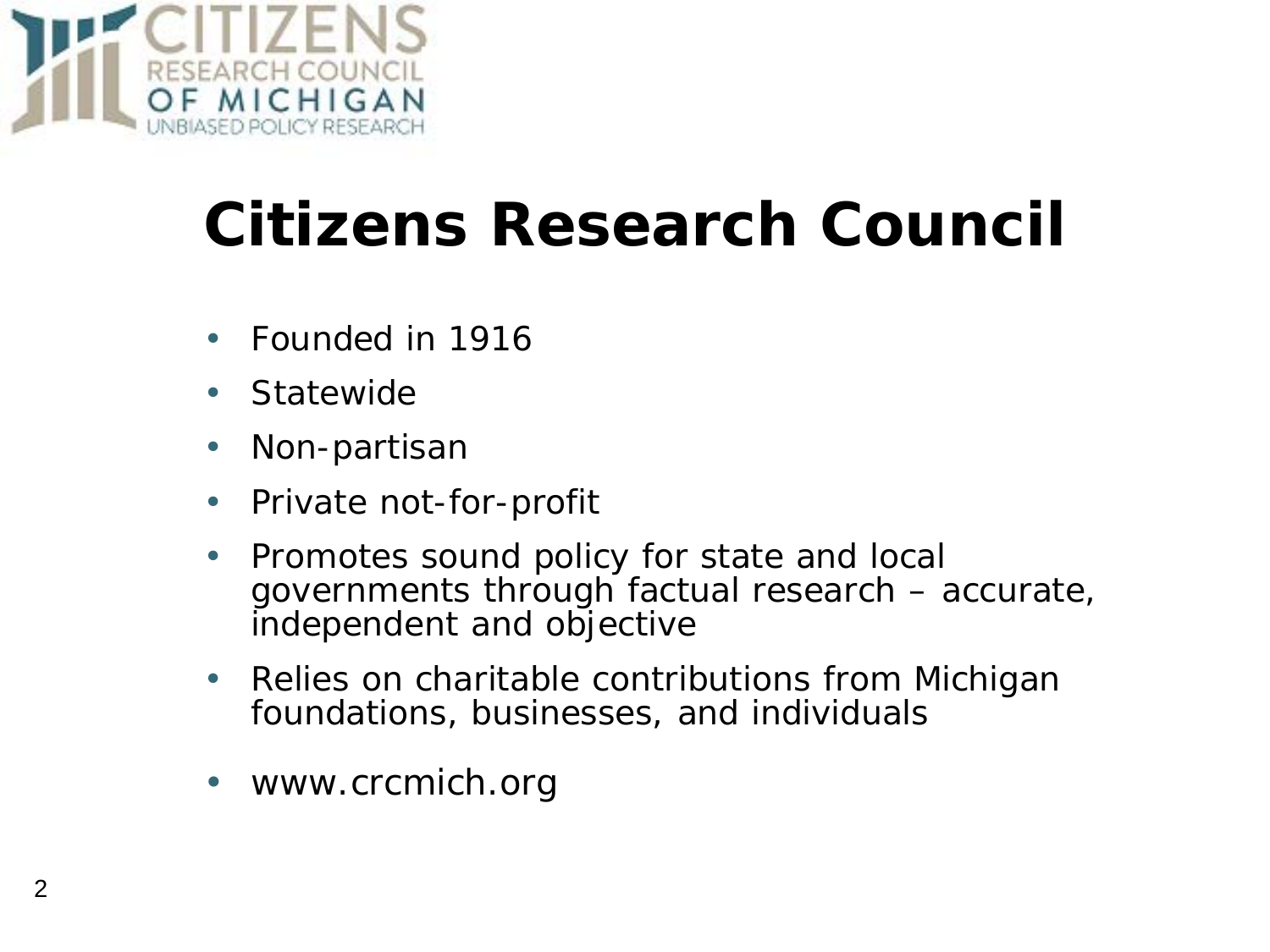

#### **Current Situation** *Nothing Short of a Crisis*

- Crisis years/decades in the making
- Five state-appointed emergency managers since 2009; each unable to solve financial problem
- Academic performance at bottom
- General Fund deficit balloons from \$83M (FY2012) to \$335M (FY2016)
- Legacy debts total \$440M at start of this year
- April cash shortage averted, but lays dormant
- DPS continues to hemorrhage students (revenue)
- Aging and deteriorating capital facilities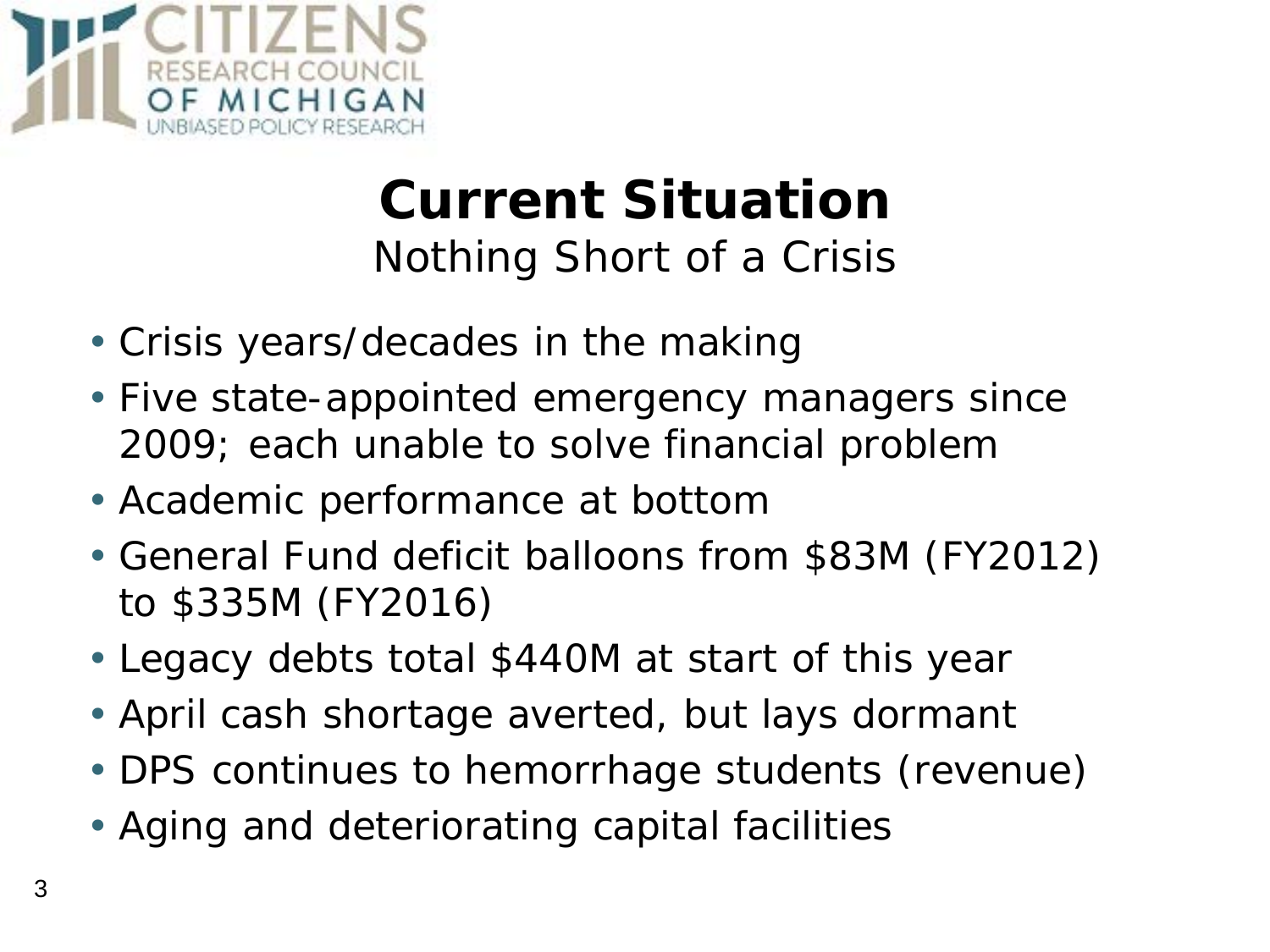

# **Enrollment Plummets 70% Since FY03**

#### *Declining Enrollment Since Early 1970s*



Source: Michigan Department of Education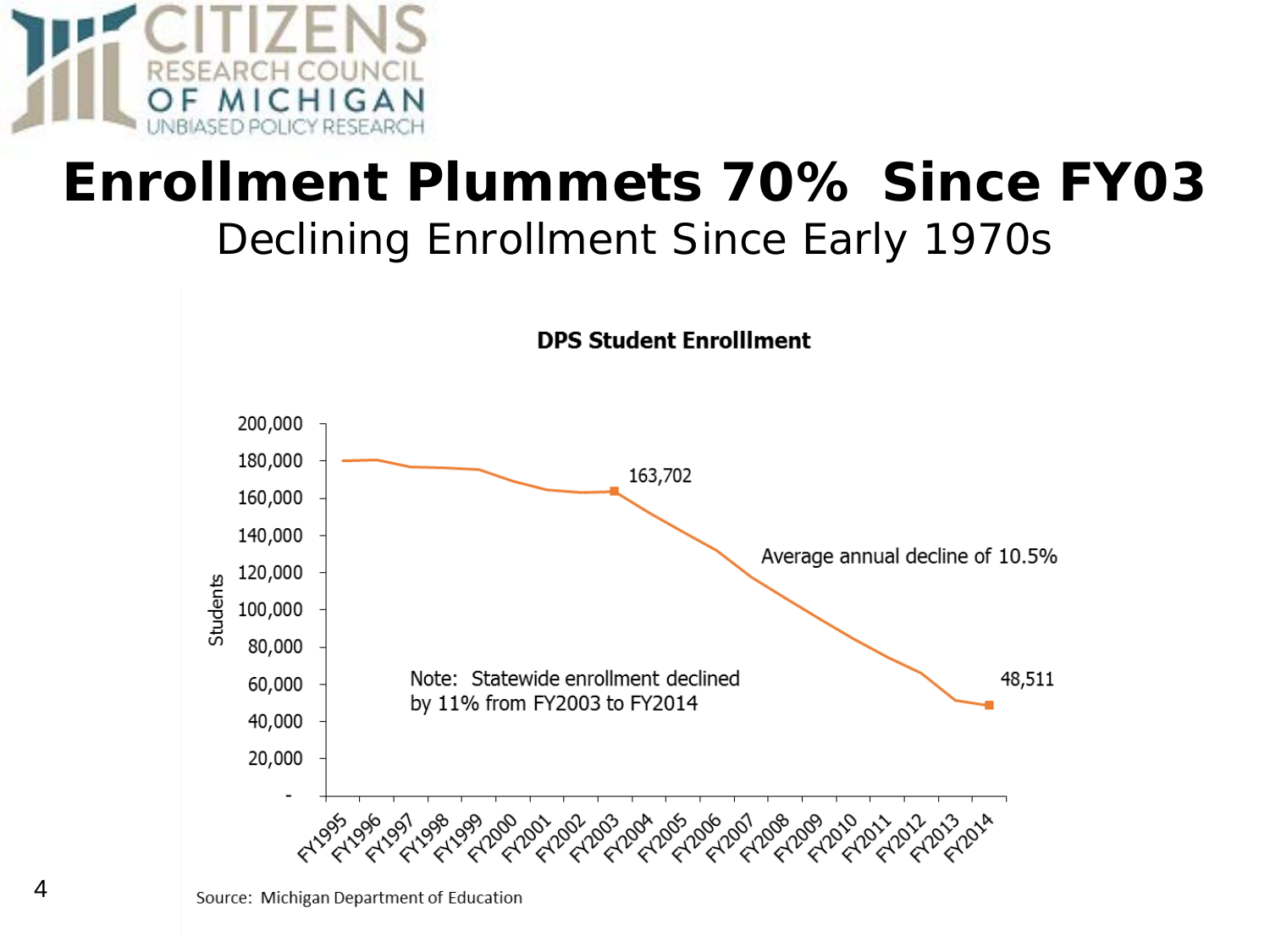

### **Expanding School Choice in Detroit**



Charters Educate More Detroit Children Than DPS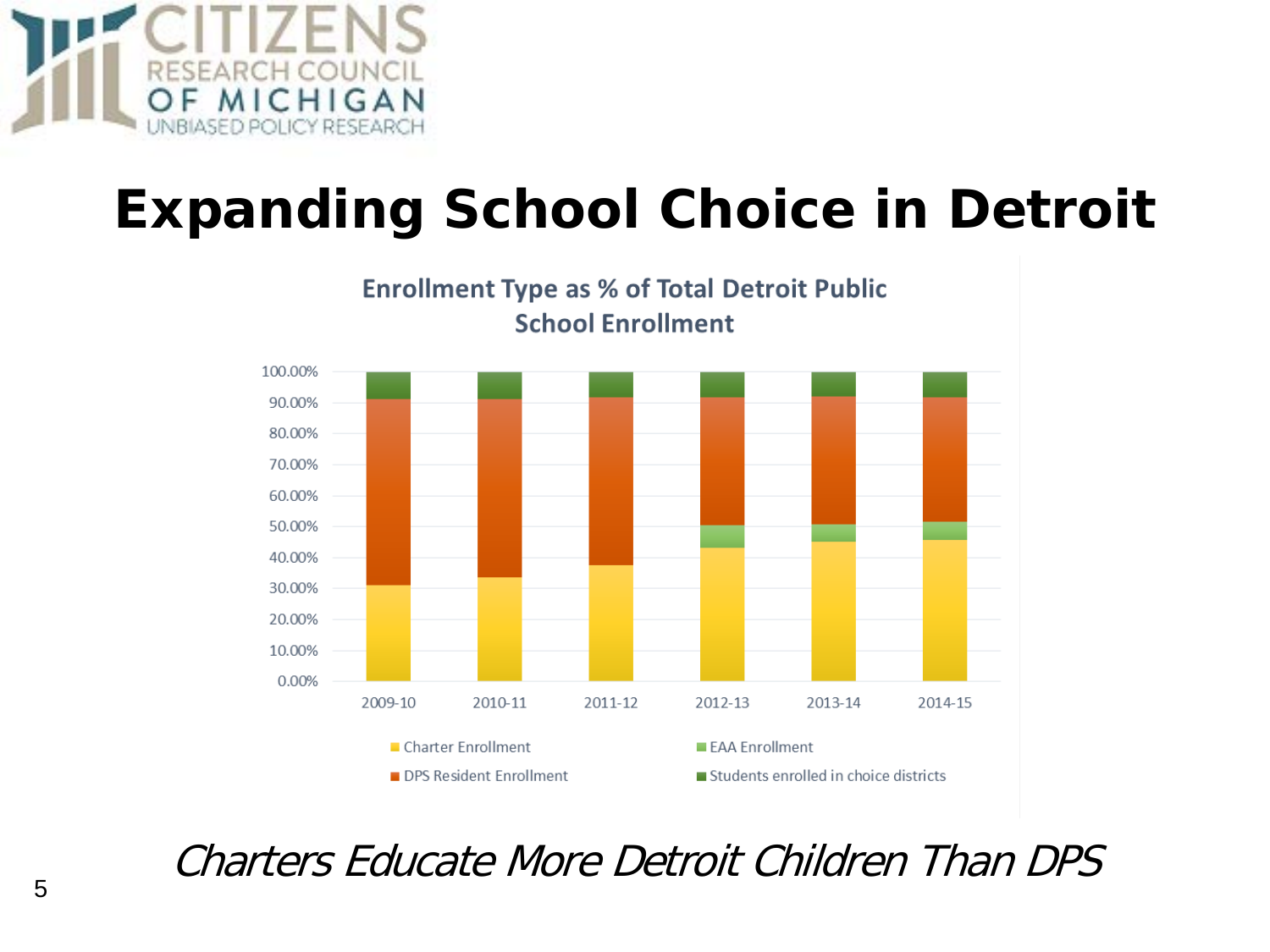

#### **Spending Declines, but Not Fast Enough** *District Overspent Nine of Last Ten Years*

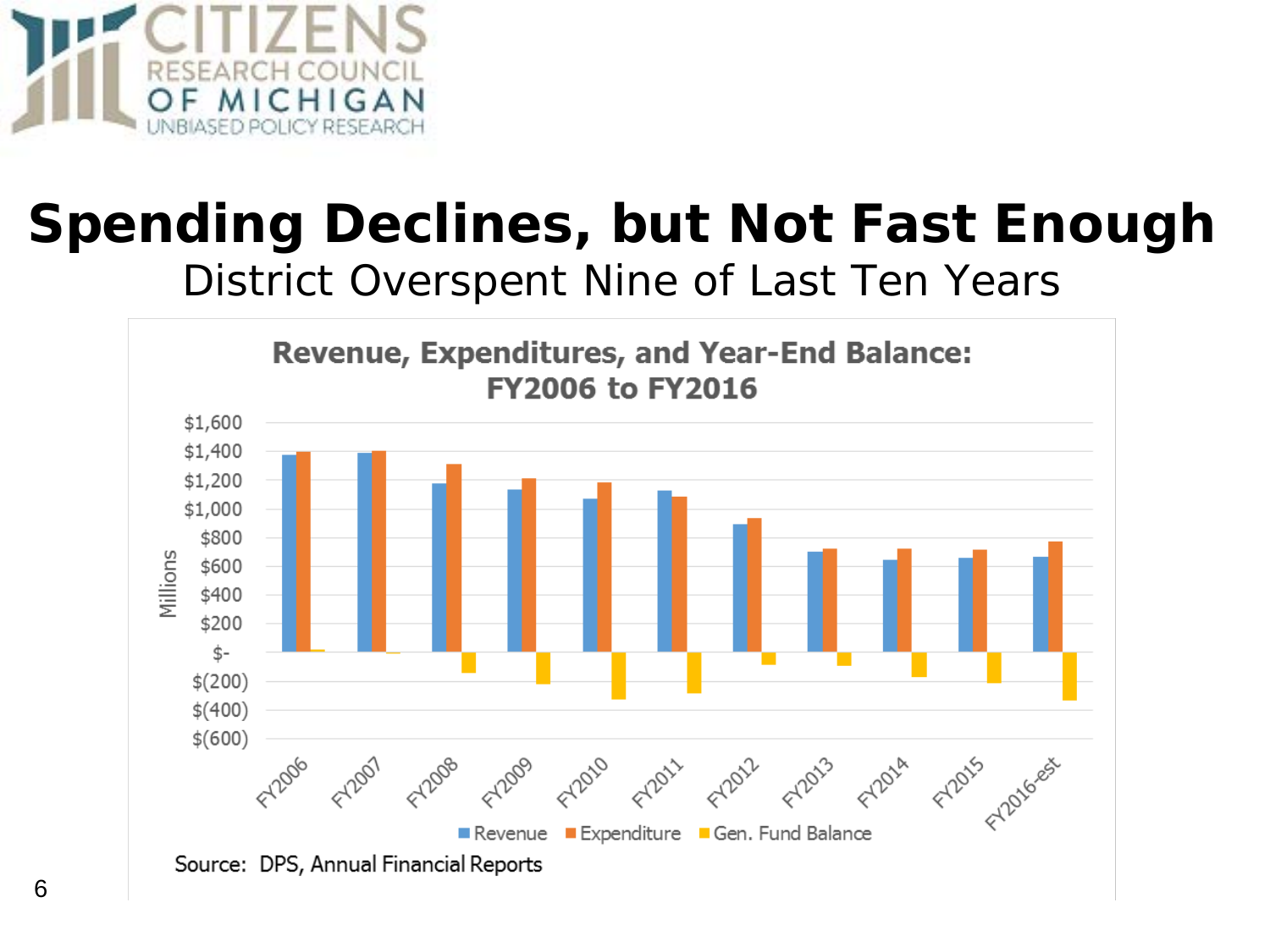

#### **Challenges of Managing Down** *School Spending is Sticky in Short Run*

- Michigan school funding model is based on enrollment – per-pupil foundation (\$7,391)
	- Accounts for two-thirds of operating revenue
	- Declining enrollment revenue declines faster than spending pressures
- Public education is a personnel-intensive endeavor
	- 60% of district GF budget is instruction
- Short run, instructional costs are sticky as student losses are spread across buildings and classrooms
	- Districts are required to have balance budgets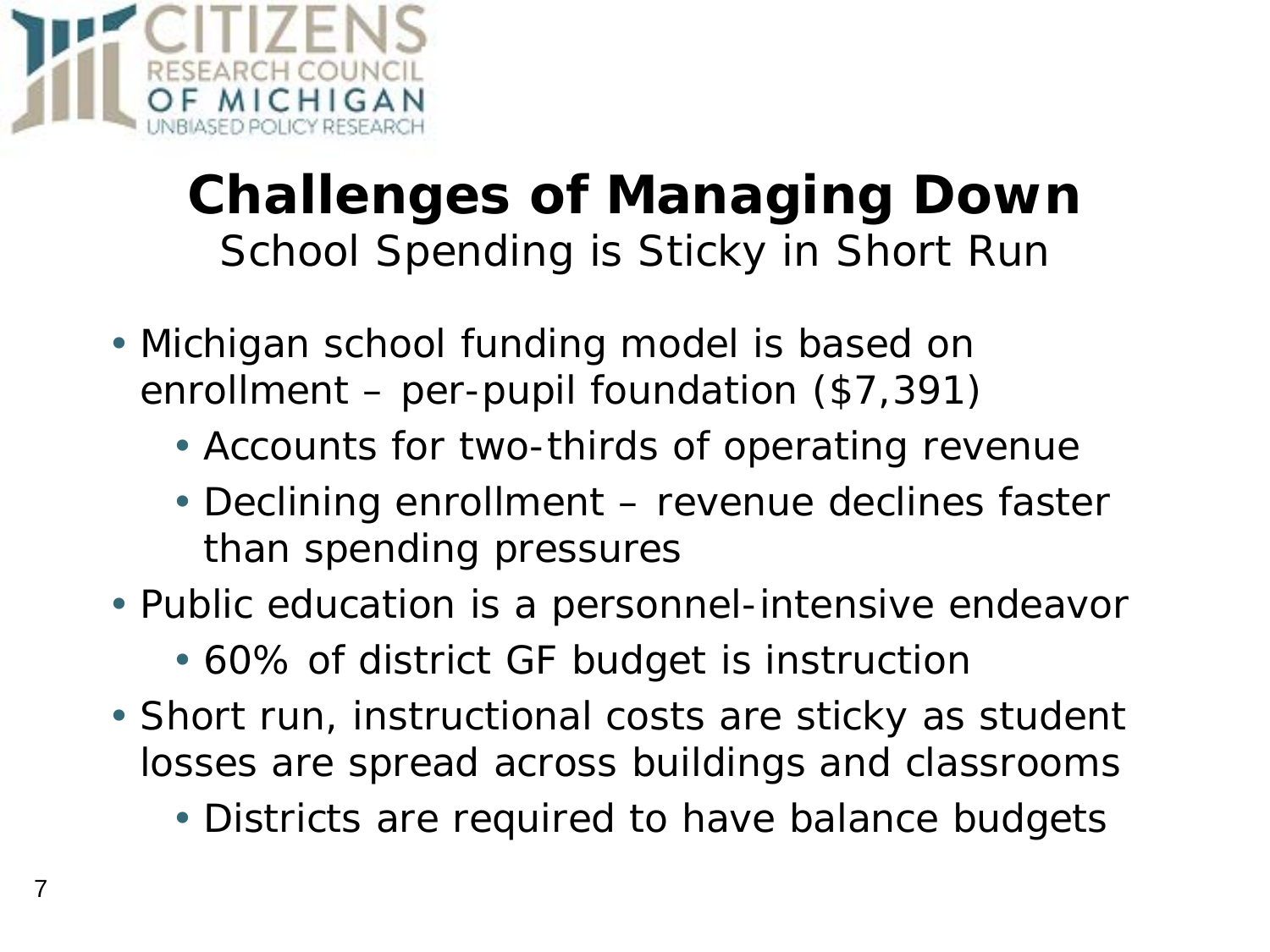

### **Deficit Grows Every Year**



#### \$231M in Bonds Issued to Pay Down FY2011 Deficit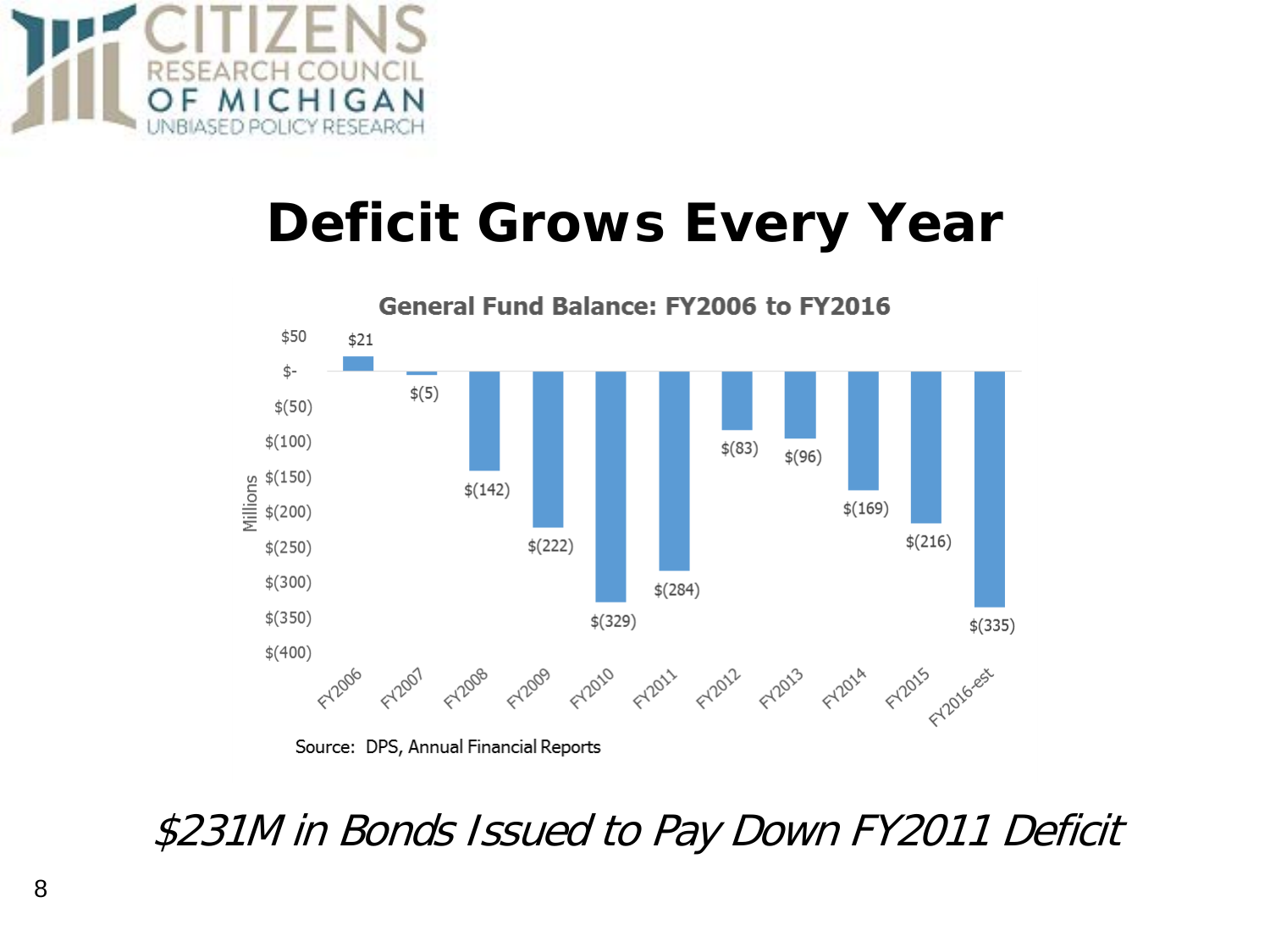

#### **Legacy Costs** *Mostly Unfunded Pension Benefits*

**Amount** 

| <b>Operating Liabilities - Legacy Costs</b>                    |               | <b>Amount</b><br>(\$millions) |
|----------------------------------------------------------------|---------------|-------------------------------|
| MPSERS - Pension Unfunded Actuarially Accrued Liability (UAAL) | $\mathcal{L}$ | 872.7                         |
| <b>MPSERS - Retiree Health UAAL</b>                            |               | 443.8                         |
| Deliquent MPSERS payments                                      |               | 80.9                          |
| Termination Incentive Plan - UAAL                              |               | 16.6                          |
| Subtotal - Legacy Costs                                        | $\mathcal{S}$ | 1.414.0                       |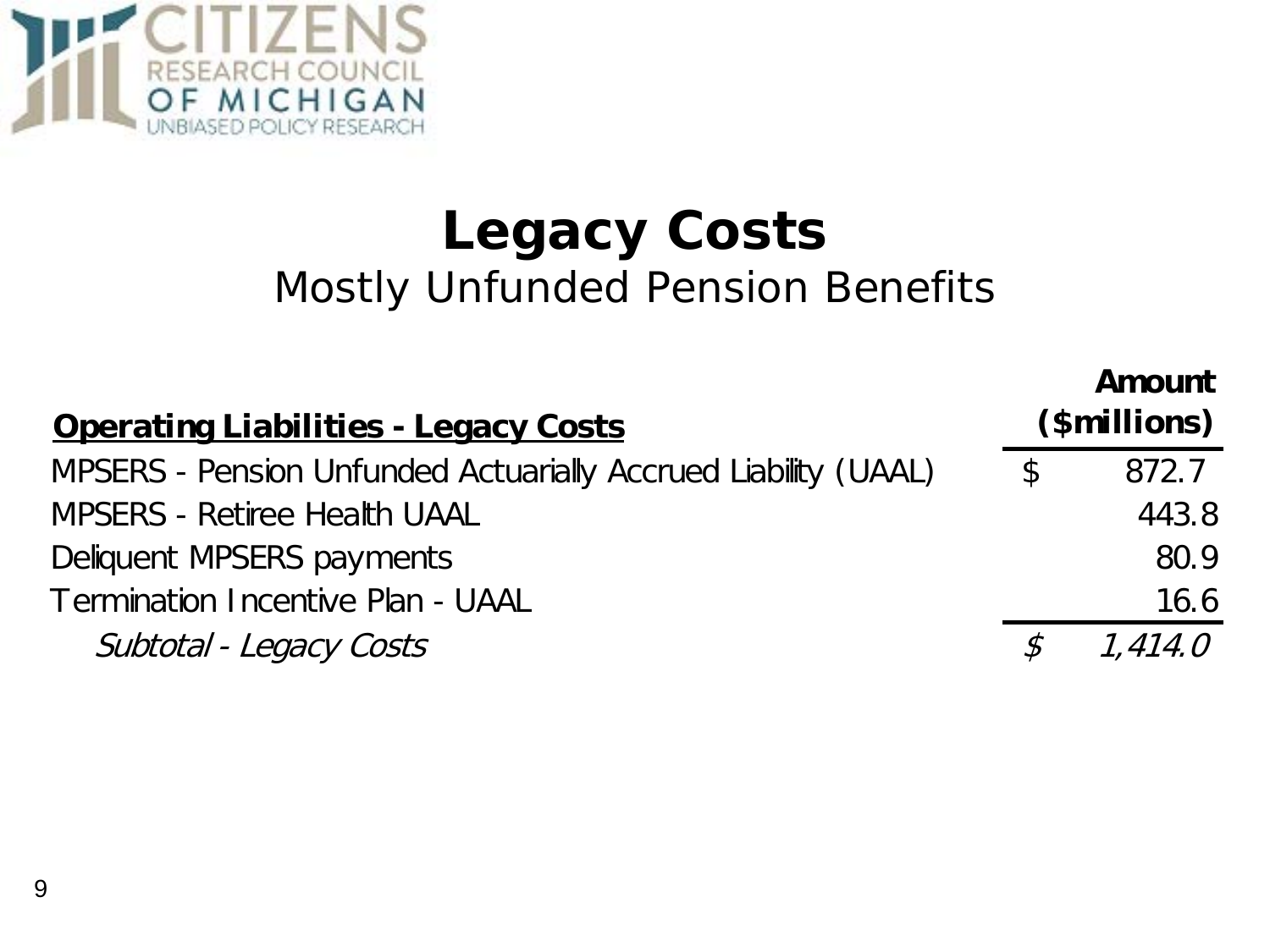

### **Operating Debts** *Mainly Refinanced Cash Flow Borrowings*

| <b>Operating Liabilities - Debts</b>          |               | Amount<br>(\$millions) |
|-----------------------------------------------|---------------|------------------------|
| Refinanced 2005 and 2011 cash flow borrowings | <sup>\$</sup> | 259.2                  |
| Refinanced 2014 cash flow borrowing           |               | 82.8                   |
| 2015 cash flow borrowing                      |               | 121.0                  |
| Subtotal - Debts                              |               | 46.3.0                 |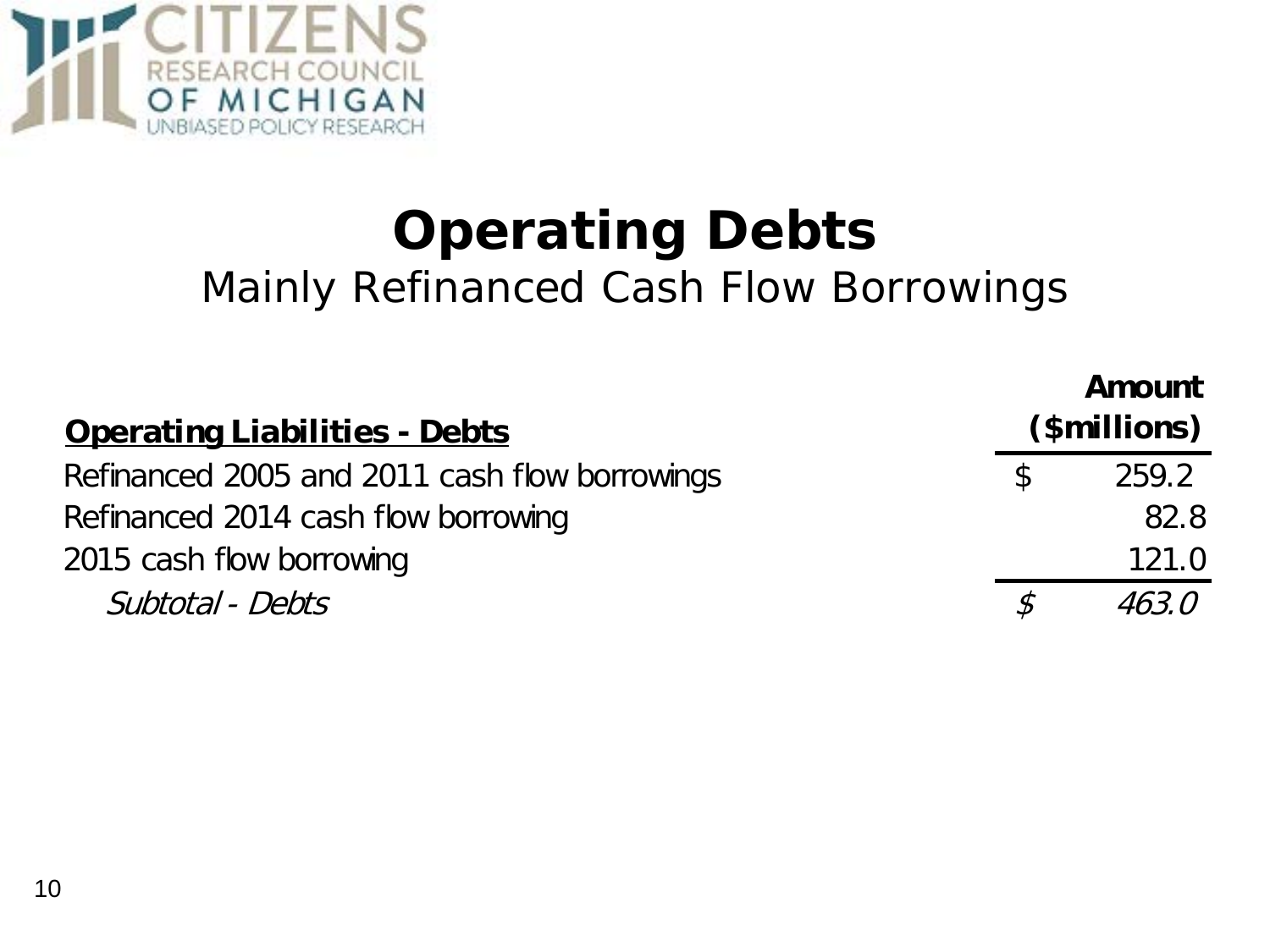

#### **Total Debts of \$3.5B** *Operating Liabilities of \$1.9B*

#### **Detroit Public Schools Legacy Costs and Other Liabilities, 2015 (Dollars in millions)**

| <b>Operating Liabilities</b>                                   | <b>Amount</b> |
|----------------------------------------------------------------|---------------|
| MPSERS - Pension Unfunded Actuarially Accrued Liability        | \$872.7       |
| MPSERS - Retiree health Unfunded Actuarially Accrued Liability | 443.8         |
| Delinquent MPSERS payment (principal and interest)             | 80.9          |
| Termination Incentive Plan - UAAL                              | 16.6          |
| Refinanced 2005 and 2011 cash flow borrowings                  | 259.2         |
| Refinanced 2014 cash flow borrowing                            | 82.8          |
| 2015 cash flow borrowing                                       | 121.0         |
| Subtotal - operating liabilities                               | \$1,877.0     |
| <b>Capital Liabilities</b>                                     |               |
| "Qualified" general obligation bonds                           | 1,452.1       |
| School Loan Revolving Fund loan (principal and interest)       | 198.7         |
| Subtotal - capital liabilities                                 | \$1,650.8     |
| <b>Total</b>                                                   | \$3,527.8     |

Source: Comprehensive annual financial reports of Detroit Public Schools from multiple years, comprehensive annual financial reports of the Michigan Public School Employees Retirement System, official prospectuses for various borrowings by Detroit Public Schools, and State of Michigan sources. Information is reported for the most recent fiscal year (FY2015) when available.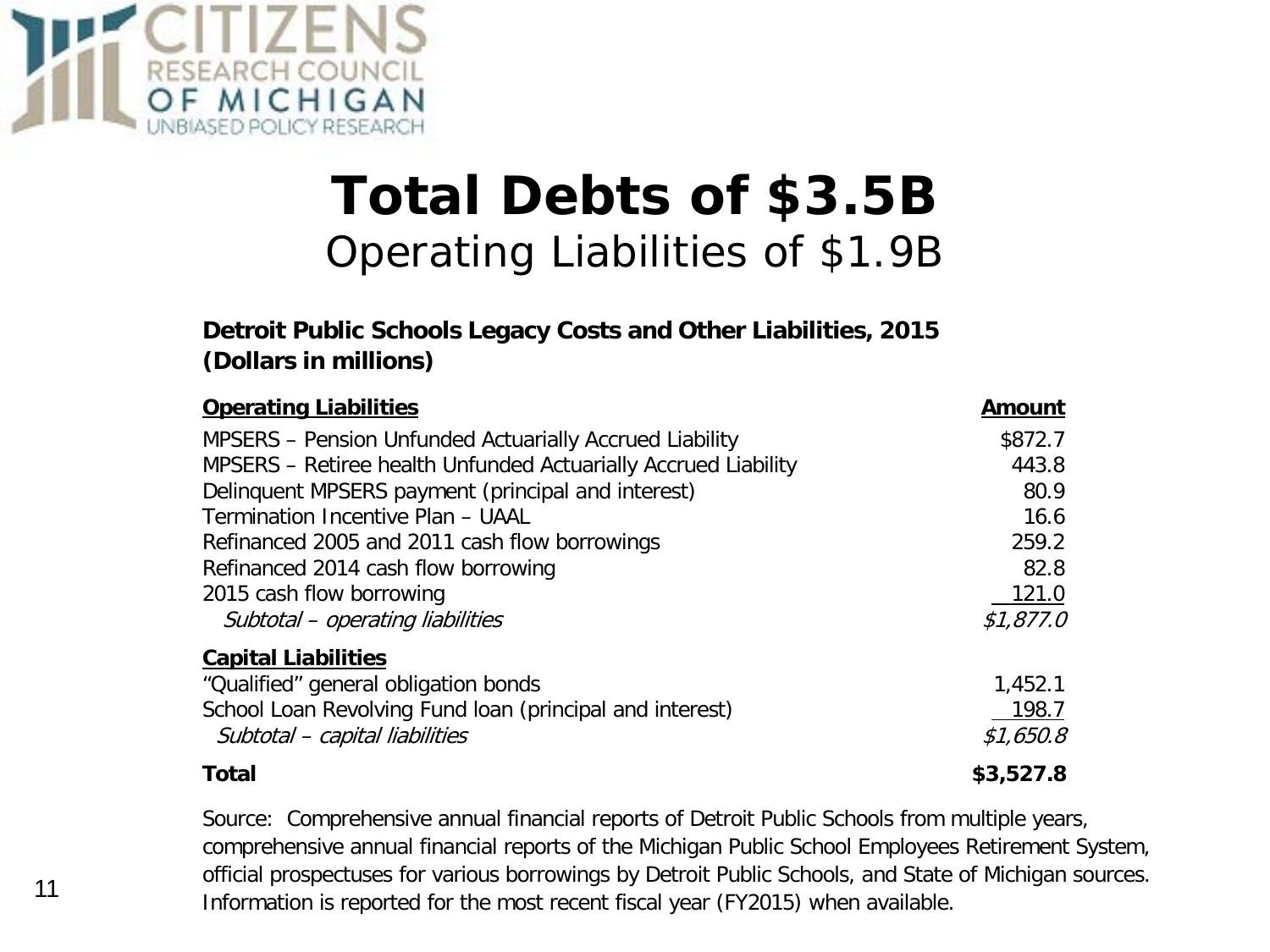

#### **Emergency Managers' Responses** *Convert Short-Term Debt to Long-Term Debt*

- DPS run by the State of Michigan since 2008
- Unable to address the structural imbalance in DPS finances, officials have repeatedly pushed costs into the future, examples:
	- 2009 Termination Incentive Plan
	- 2011 and 2015 Refinanced cash flow notes
	- 2015 Unpaid pension contributions
- Additionally, growing legacy costs for retired employee benefits associated with state system
- Result: Costs being borne by current students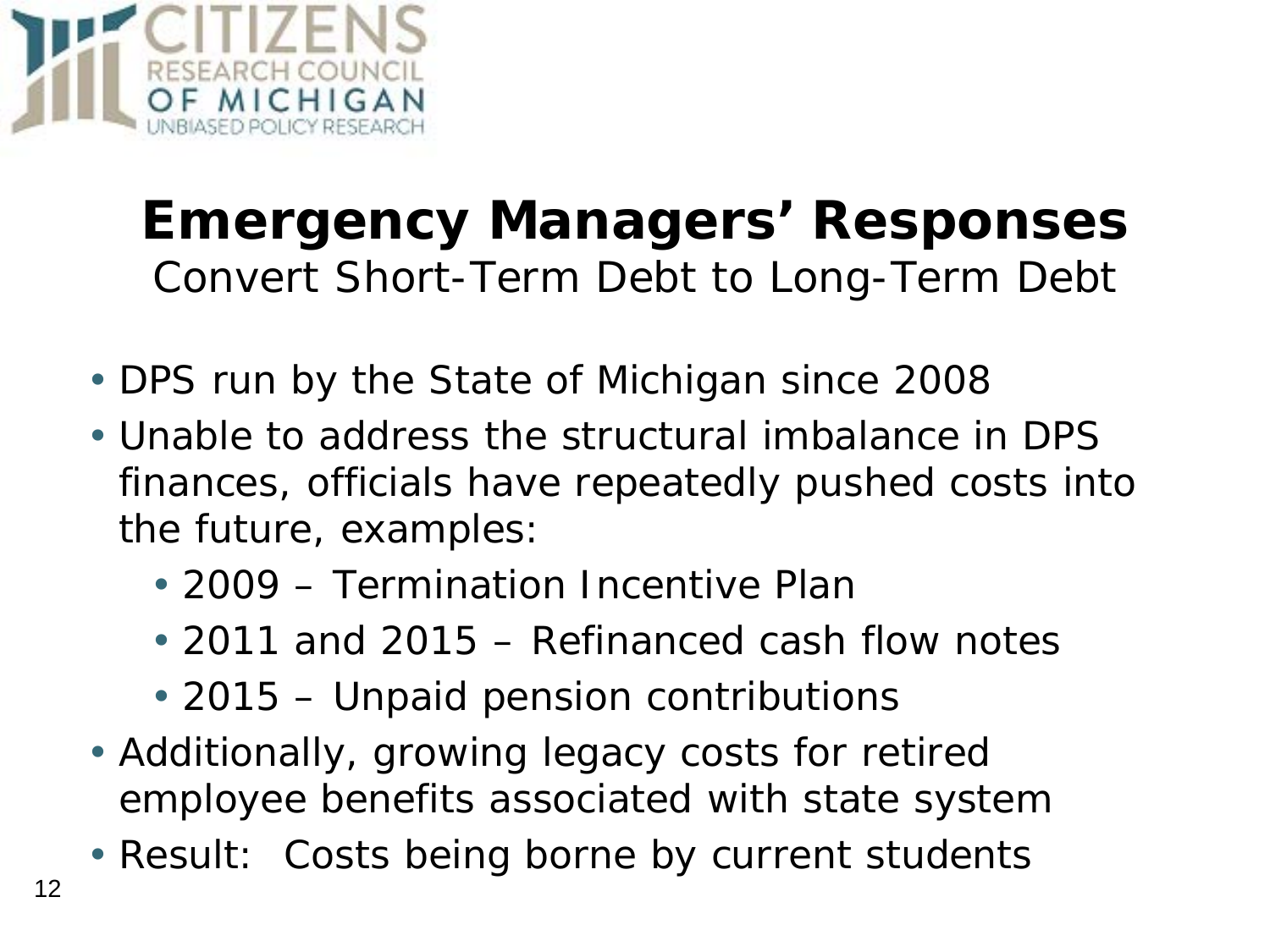

#### **Per-Pupil Debt Service Payment Grows** *Additional Debt and Declining Enrollment*



13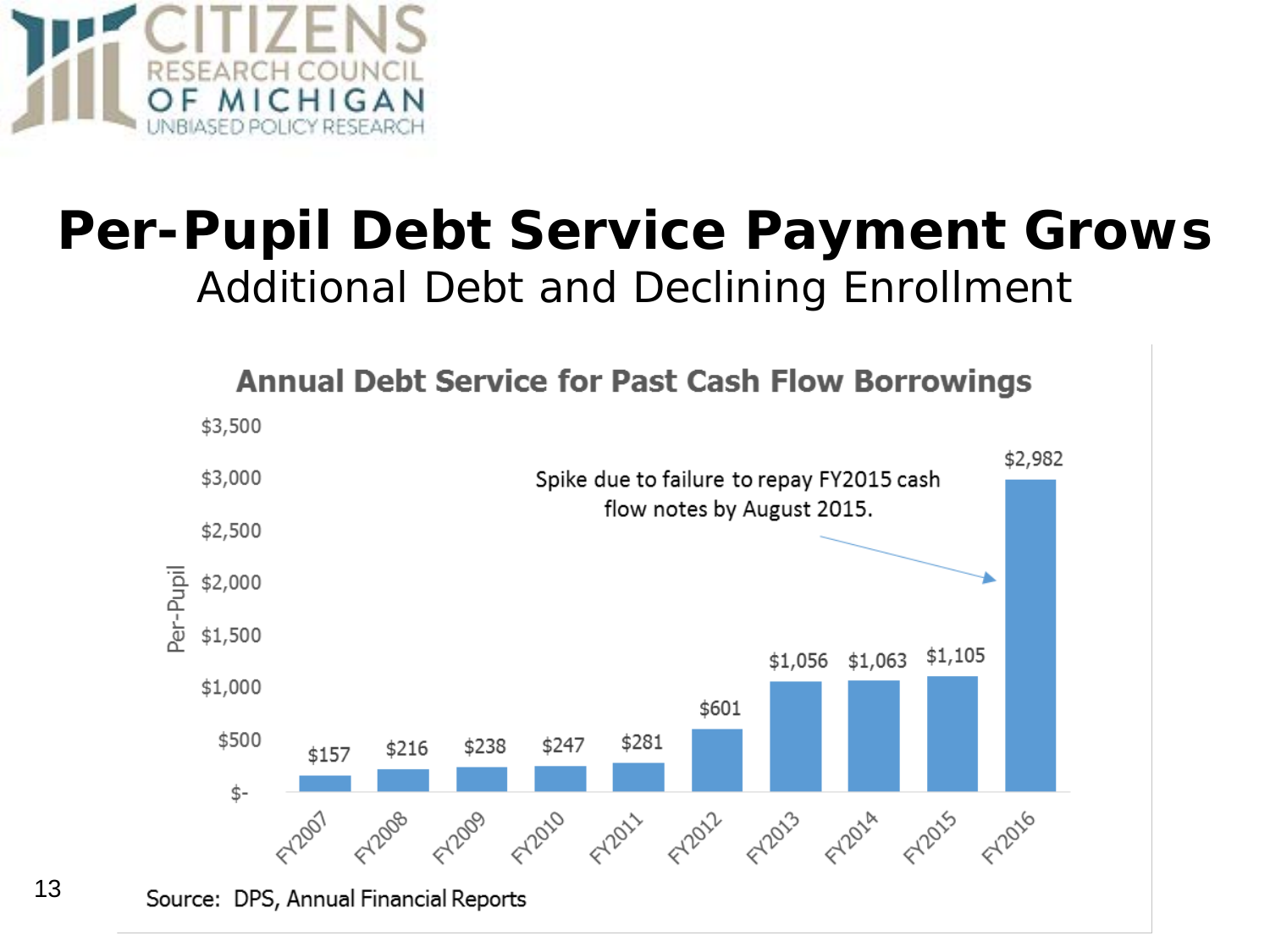

#### **Legacy Costs and Debt Service** *Account for 60% of Per-Pupil Grant in FY2016*

**Allocation of Per-Pupil Foundation Allowance** 



14Source: Office of Retirement Services, DPS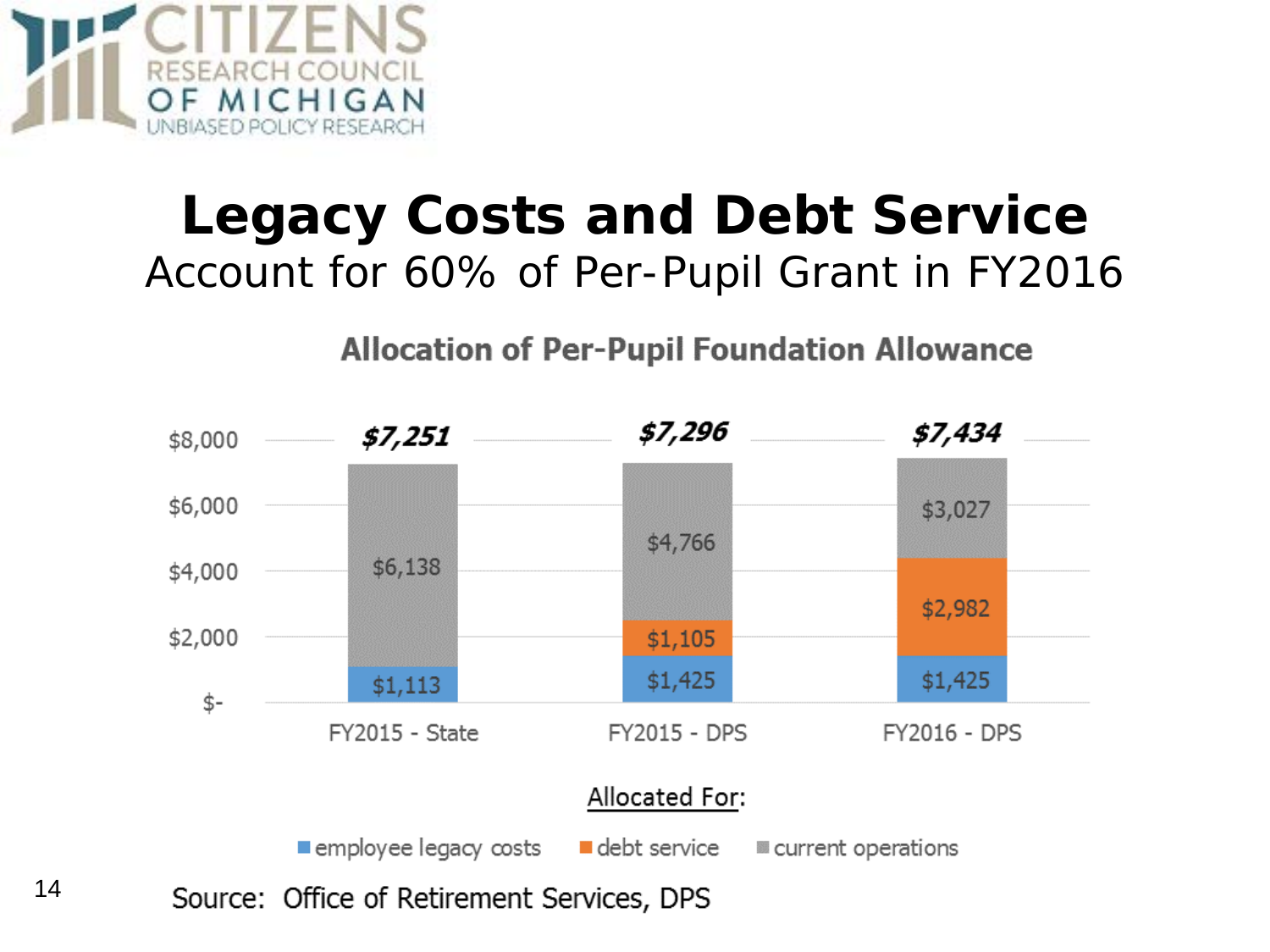

## **Assessment of Financial Situation**

- Emergency manager law not effective for DPS
- Current students paying price for past decisions
- Financial solution will have to involve substantial additional state resources
- At least three major problems must be addressed to set up the district for long-term success: financial, academic, and governance
- Waiting for legislative response
- Time to act was YESTERDAY!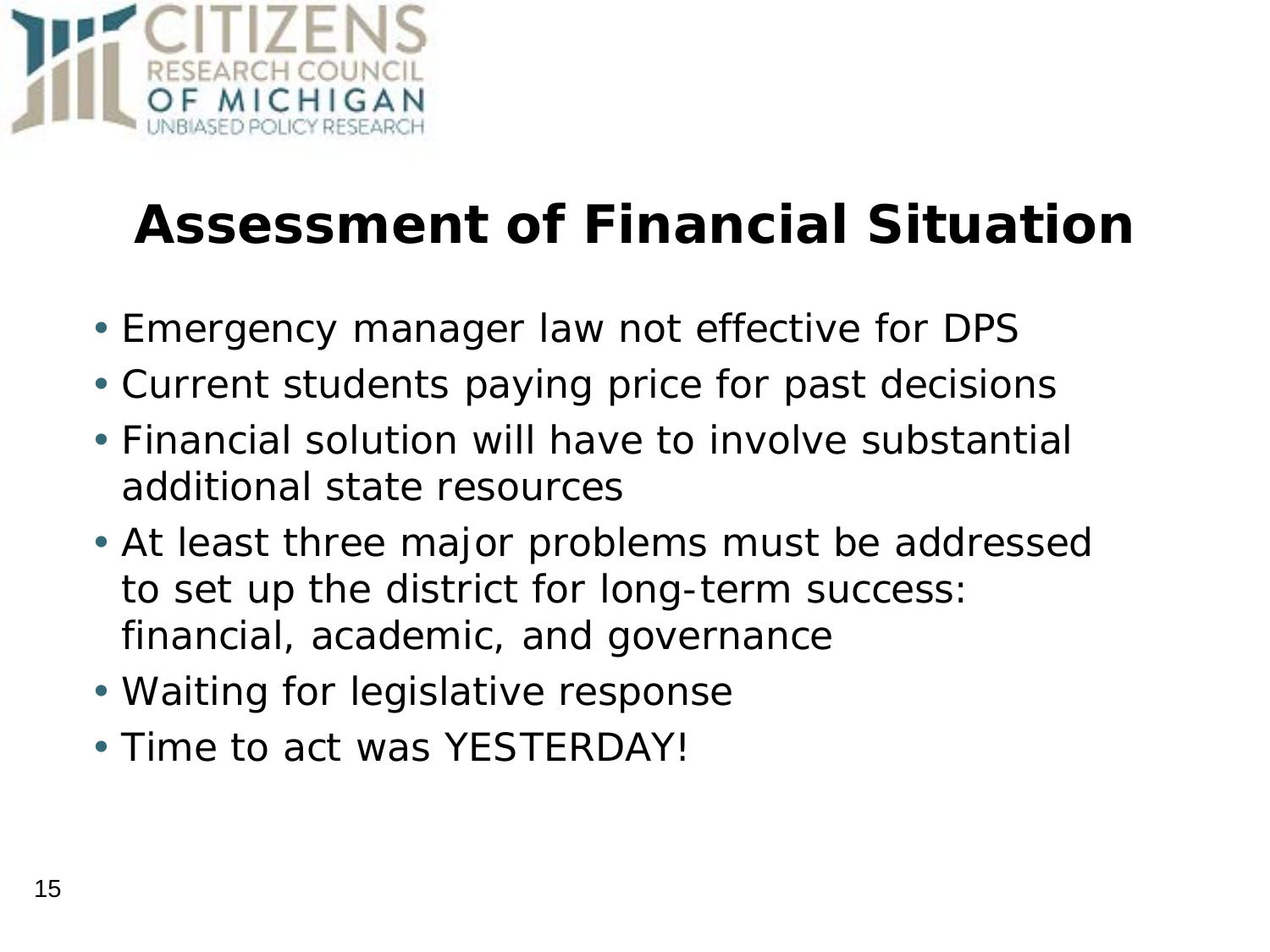

#### **Legislative Response** *Cash Crisis Averted*

- DPS faced cash shortage in early April
- \$48.7M appropriation approved to get thru this school year
	- Cash shortage will occur again next year if operating debts not repaid
- Relieved some immediate pressure
- Longer-term reforms still being worked out financial, governance, academic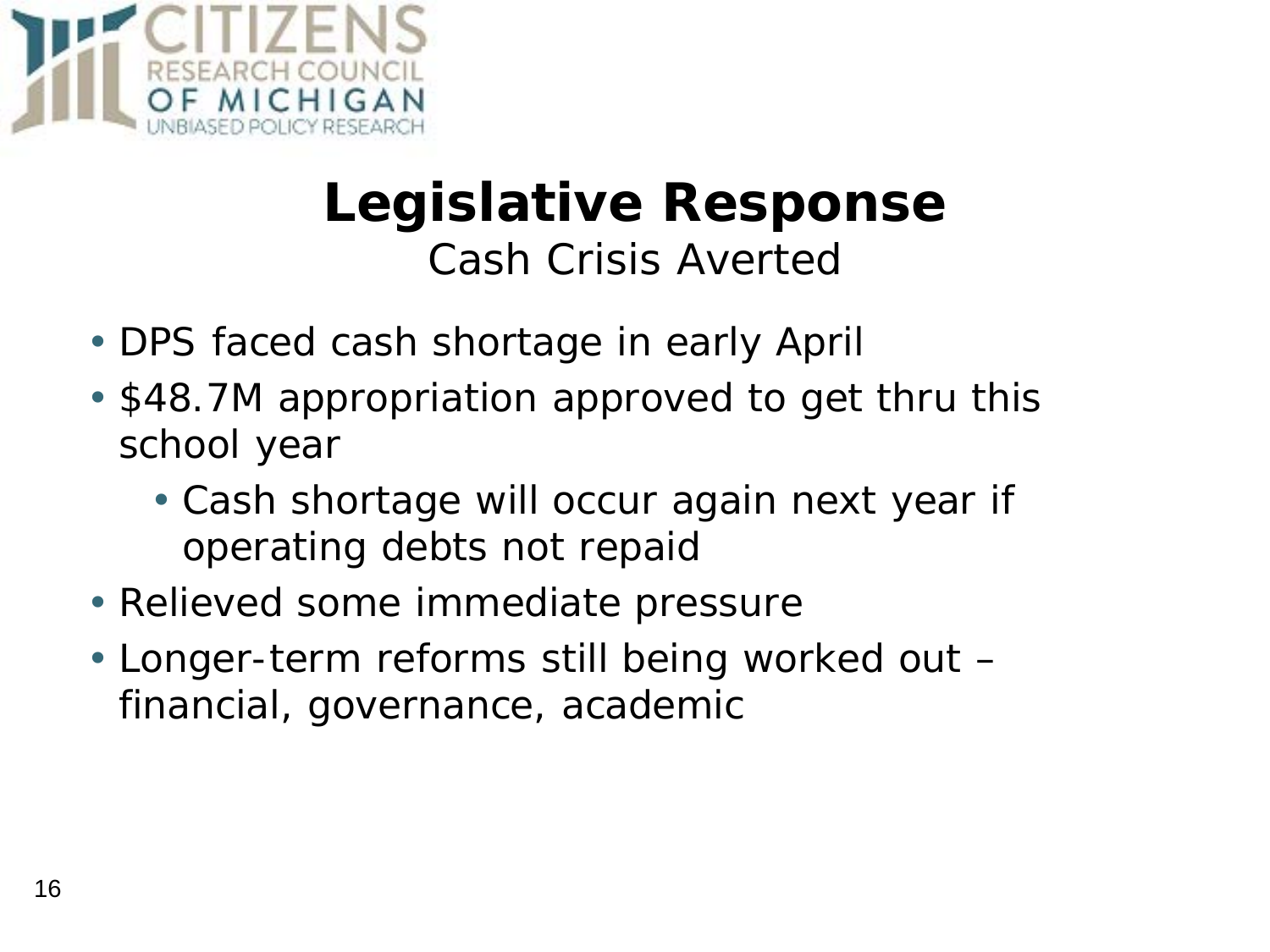

#### **Senate Proposal** *"Old Co./New Co. Model"*

- Split DPS into two entities
	- Same model used in other distressed districts
	- Old district exists only to repay \$717M debts
	- New district educate students
- **Community School District** elected board
- Under review of **Financial Review Commission**
- Creates **Detroit Education Commission**
	- Responsible for siting new schools in Detroit
- Creates a new **A-F Accountability System** for all Detroit schools
- **House** plan still in works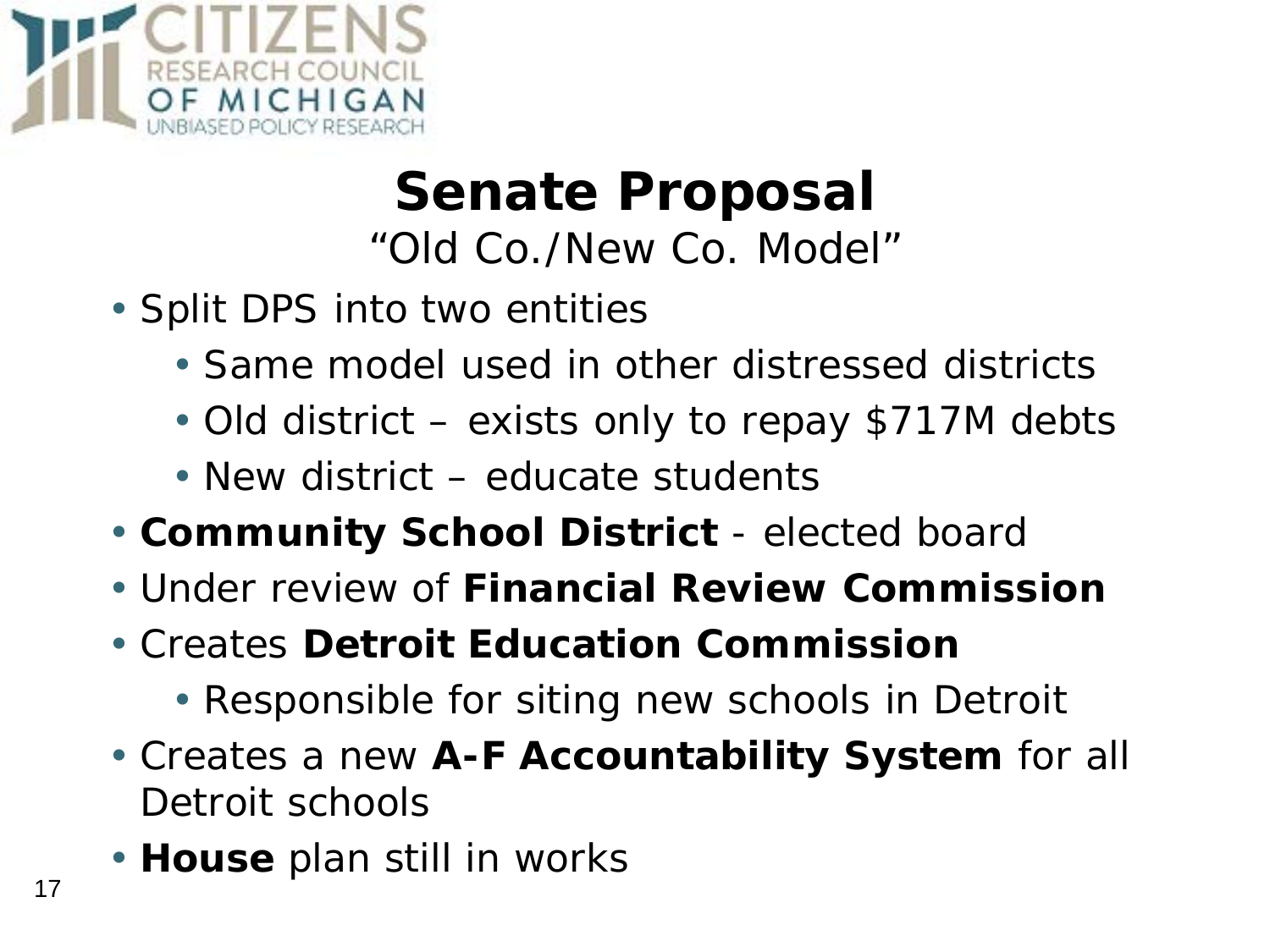

### **If the Legislature Fails to Act** *Bankruptcy Likely Only Option*

- Options not on table dissolution, "charterize"
- Chapter 9 is an option under EM law
- Unlike City of Detroit, nearly all of DPS's \$1.9B operating debts are backed by State of Michigan
	- \$1.3B unfunded retirement liabilities fall to other districts and state
	- Various cash flow borrowings issued by Michigan Finance Authority
- Capital debt/loans (\$1.7) secured by property tax
- Either way, state responsible for DPS debts